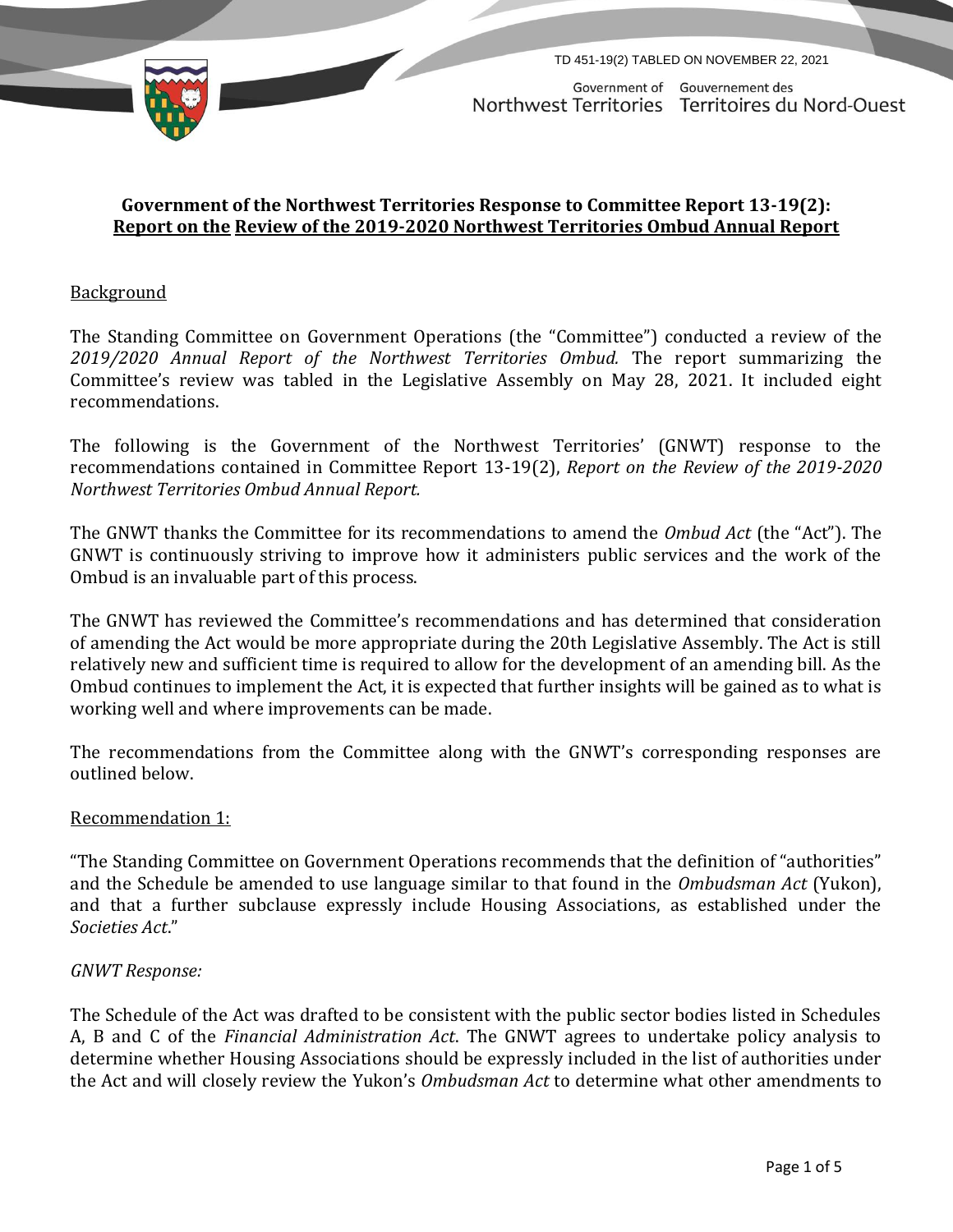the Schedule may be appropriate. Section 23 will need to be noted when considering any potential amendments to the Schedule. This section currently states:

"The Ombud shall not investigate any matter that falls within the mandate of the Languages Commissioner, the Information and Privacy Commissioner, the Conflict of Interest Commissioner, the Chief Electoral Officer, the Director of Human Rights or the Equal Pay Commissioner, unless that commissioner, director or officer agrees."

#### Recommendation 2:

"The Standing Committee on Government Operations recommends that section 17(3) be amended to April 1, 1999, and further that a new subclause be included that notwithstanding the temporal restriction, if a complaint has records prior to this date, the Ombud has the discretion to investigate the complaint in full."

#### *GNWT Response:*

A reasonable and fair time limit must balance potential benefits to the public interest and the challenges of conducting meaningful investigations after significant time has passed. Allowing investigations to occur for matters dating back to 1999 could result in an overwhelming number of requests. When Bill 20: *Ombudsperson Act* was initially drafted, the temporal jurisdiction of the Ombud did not extend before the commencement of the Act, which was consistent with similar legislation in other jurisdictions at the time. The temporal jurisdiction in the Bill was amended in response to feedback from the Committee so that it was extended towards the beginning of the 18th Legislative Assembly, specifically January 1, 2016.

However, the GNWT agrees that it may be appropriate in the course of a future review of the Act to review best practices for temporal jurisdiction in other jurisdictions to determine if there have been any significant changes in this area.

#### Recommendation 3:

"The Standing Committee on Government Operations recommends that section 23 be amended to remove the reference to the Director of Human Rights, and further that the reference to the Conflict of Interest Commissioner be amended to Integrity Commissioner."

#### *GNWT Response:*

Section 23 of the Act precludes the Ombud from investigating complaints that are within the mandate of the Languages Commissioner, the Information and Privacy Commissioner, the Conflict of Interest Commissioner, the Chief Electoral Officer, and the Director of Human Rights or Equal Pay Commissioner, unless that commissioner, director or officer agrees. The Committee's recommendation to remove the Director of Human Rights from section 23 would potentially open the door for the Ombud to be able to investigate matters that fall under the NWT Human Rights Act. This raises complex issues that could be problematic and would require careful consideration, as well as consultation with that independent statutory office, before any amendments are considered.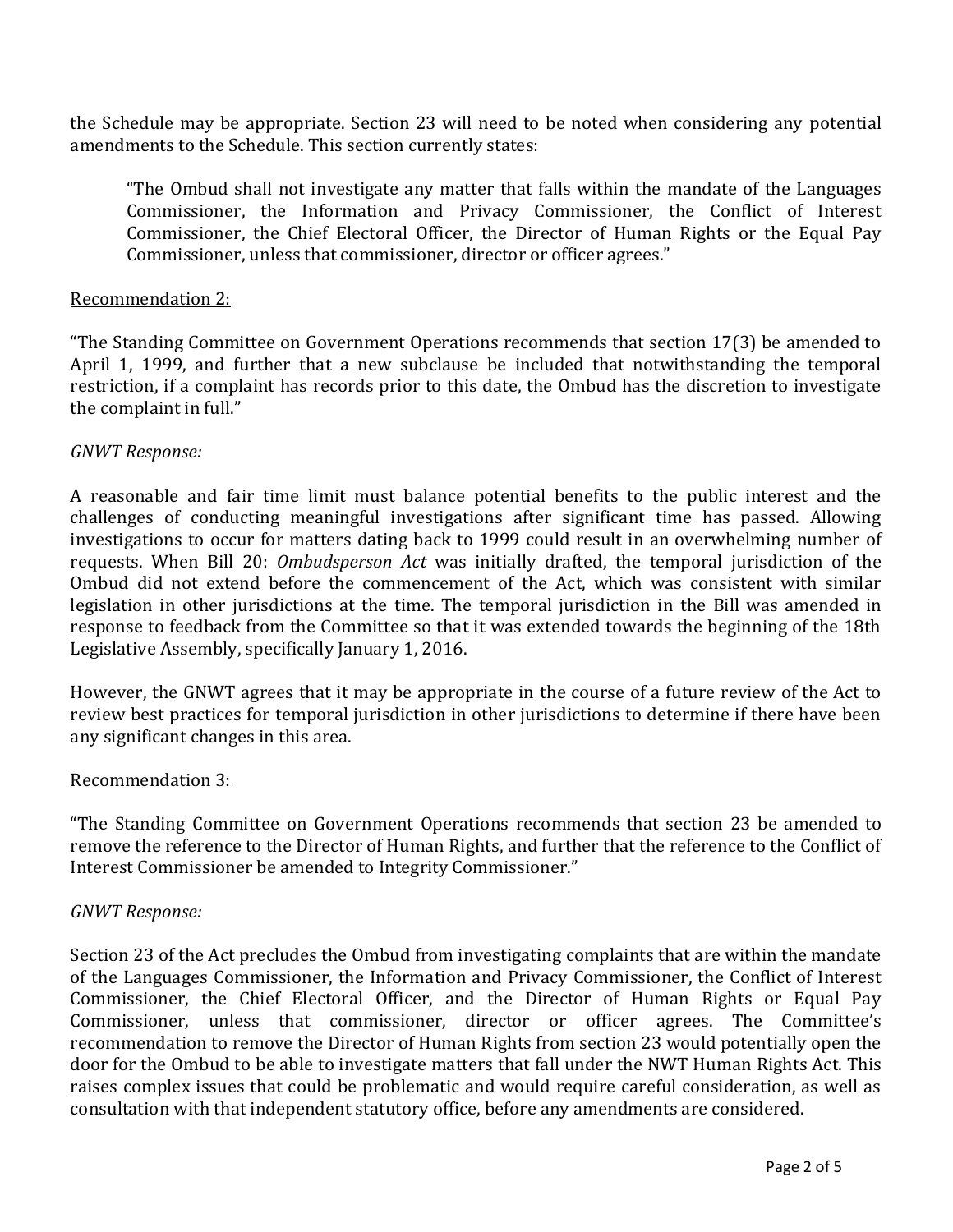The GNWT agrees that "Conflict of Interest Commissioner" should be updated to "Integrity Commissioner" in section 23 of the Act to reflect the change in the position title that has occurred since the Act has gone into force.

#### Recommendation 4

"The Standing Committee on Government Operations recommends that section 22(2) be amended to only require notice to an authority of a refusal to investigate in the event that notice had already been provided to that authority that an investigation will take place under section 24."

#### *GNWT Response:*

Subsection 22(2) of the Act states:

"(2) If the Ombud refuses to investigate or ceases investigating a complaint, the Ombud shall, as soon as is reasonable, notify

(a) both the complainant and the authority of the decision and the reasons for the decision; and

(b) if applicable, the complainant of any other recourse that may be available."

Section 24 also states that the Ombud shall notify the administrative head of the affected authority and any other person the Ombud considers appropriate before investigating any matter.

The GNWT recognizes that it is appropriate for the Ombud to notify both the complainant and the authority when an investigation has been ceased. The GNWT also recognizes that there may be situations where it may not be appropriate for the authority to be notified of a complaint that is not proceeding, if an investigation has not already commenced (for example, when there is another review or appeal process that needs to be followed). Some matters are easily resolved before a formal investigation has to be commenced and it is important to ensure that the complaints process is fair and transparent for both parties.

The GNWT agrees it would be worthwhile considering this recommendation further along with best practices across Canada in the course of a future review of the Act to determine if the recommended amendment to subsection 22(2) should be proposed.

#### Recommendation 5:

"The Standing Committee on Government Operations recommends that section 25 be amended to specifically impose an obligation on anyone receiving confidential information from the Office of the Ombud to maintain the privacy of that information, notwithstanding any other legislation."

#### *GNWT Response:*

The GNWT understands this recommendation relates to a concern about the possibility of confidential documents originating with the Office of the Ombud being released by authorities in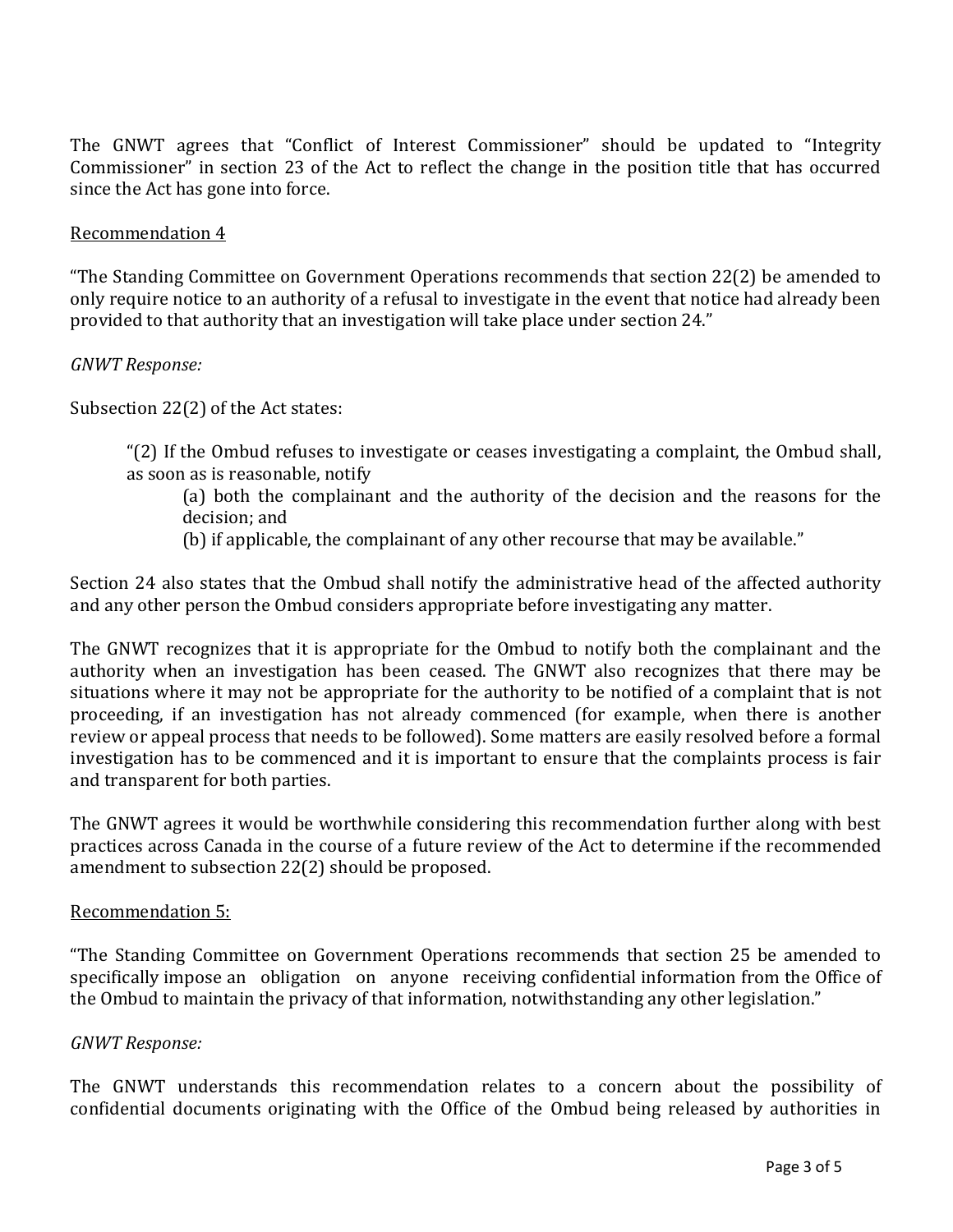response to *Access to Information and Protection of Privacy Act* requests. The GNWT will consider these recommendation further, along with other applicable legislation and current best practices in other jurisdictions, to determine the best way to ensure the Act is clear as to how documents coming from the Office of the Ombud are to be treated by authorities.

## Recommendation 6:

"The Standing Committee on Government Operations recommends that clause 24(1) be amended to explicitly provide for notice to be provided to the Thcho Government, or any equivalent agency established by an Indigenous Government. Further, that section 33(1) be amended to include a reference to, where applicable, the Indigenous Government referenced in section 24(1)."

## *GNWT Response:*

Sections 24(1) and 33(1) of the *Ombud Act* set out the requirements for the Ombud to provide notification of an investigation and its outcome to the administrative head of an authority. The GNWT agrees that it may be appropriate in the case of the Thcho Community Services Agency, currently listed as an authority under the Act, for the Tłįcho Government to be notified in the event that a complaint is filed against the Thcho Community Services Agency and be informed of the Ombud's findings. This recommendation likely also would be considered in the course of a future review of the Act, after engagement with Tłįcho Government officials on the issue. It may also be beneficial to consider how other agencies established by an Indigenous Government may fit into subsections 24(1) and 33(1), if appropriate.

# Recommendation 7:

"The Standing Committee on Government Operations recommends that clause 15(1) be amended to read:

15.(1) The mandate of the Ombud is to investigate any decision, recommendation made, or any act done or omitted, by an authority or by any officer, employee or member of an authority in the exercise of any power or duty conferred on that person or body by any enactment, that (a) relates to a matter or administration or the implementation of a policy; and (b) aggrieves or may aggrieve any person or body of persons in the person's or its personal capacity.

#### *GNWT Response:*

While the wording in 15(1) could be improved for clarity and readability, as noted by the Ombud in her annual report, the GNWT would have to give careful consideration to the wording proposed by the Committee. As Committee was advised by the GNWT in the course of its review of Bill 20 in the 18th Legislative Assembly, the legislated mandates of Ombuds across Canada are described similarly to the Ombud for the NWT, the meaning of "a matter of administration" being intentionally broad and well understood by those in the field, including the NWT Ombud.

The GNWT believes the proposed insertion of the phrase "or implementation of a policy" likely would create confusion as to the Ombud's role and potentially impact the scope of the Ombud's jurisdiction (for example, beyond matters of administration, the potential impact on public policy decision